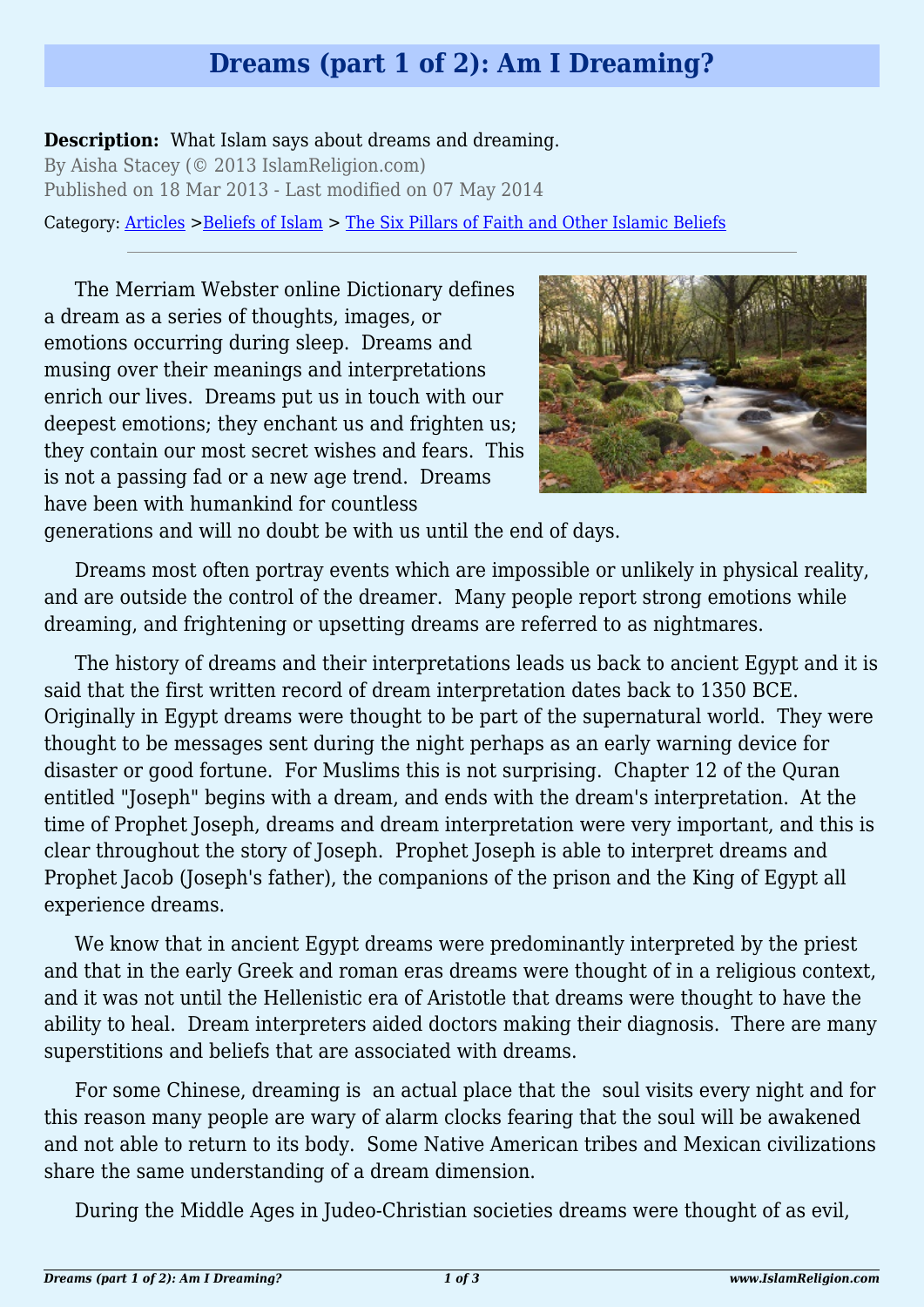temptations from Satan. Moving into the  $19<sup>th</sup>$  century dreams were dismissed as symptoms of anxiety, that is, until Sigmund Freud reintroduced the notion of dreams having significance. In the Muslim world however dreams were thought of a little differently. In Pre-Islamic Arabic poetry there are frequent descriptions of shamanic dream visions of such things as ritual death and rebirth. The role of the shaman (a person who claims to have access to and influence in the world of the supernatural) included dream interpreter and poet, so it is little wonder that Prophet Muhammad frequently repeated that he was not a poet. The advent of Islam cleared up many misconceptions and incorrect practices that existed in Arab society not the least of which was the pervading attitude to dreams and their interpretation.

Islam says that dreams can be meaningful but the scholars have warned that not all dreams should be considered as such. Renowned Islamic scholar Ibn Sirin, an expert on dream interpretation mentions in his classical book on the subject that dream interpretation is a difficult science and that scholars treat it with the upmost care. Prophet Muhammad taught us about dreams, also with the upmost care, and he mentions dreams and dreaming often.

<span id="page-1-0"></span>"Indeed the worst of lies is that of a person who falsely claims to have dream." **[\[1\]](#page-2-0)**

<span id="page-1-1"></span>"True dreams are from Allah, and bad dreams are from *Shaitan* (Satan)." **[\[2\]](#page-2-1)**

<span id="page-1-2"></span>"Those of you with the truest dreams will be those who are most truthful in speech."**[\[3\]](#page-2-2)**

<span id="page-1-3"></span>"If anyone of you has a dream that he likes then it is from Allah. He should thank Allah for it and narrate it to others."**[\[4\]](#page-2-3)**

It is from Prophet Muhammad that we learn that dreams are of three types, known in Arabic as, *Rahmani* (from God), *Nafsani* (from the self) and *Shaytani* (from Satan). He said, **"Dreams are of three types: a dream from God; a dream which causes distress and which comes from Satan; and a dream which comes from what a person thinks about when he is awake, and he sees it when he is asleep."**[\[5\]](#page-2-4) Prophet Muhammad continues to teach us about the significance of dreams quite pragmatically.

<span id="page-1-6"></span><span id="page-1-5"></span><span id="page-1-4"></span>"If any one of you sees a dream that he dislikes, let him blow to his left three times**[\[6\]](#page-2-5)**, and seek refuge with God from Satan three times, and turn over from the side on which he was sleeping." **[\[7\]](#page-2-6)**

The importance of a dream is usually in direct proportion to the impression it makes on the dreamer. Most dreams happen under normal circumstances and have no real value or need for interpretation. They derive from our worldly experiences and activities, a person spoken about, a book read or TV program watched. Other dreams are fantasies or illusions, playful and harmless. And then there are the dreams that are prophetic, dreams that appear to predict the future. These dreams cannot be readily understood unless a person has the necessary skills or knowledge.